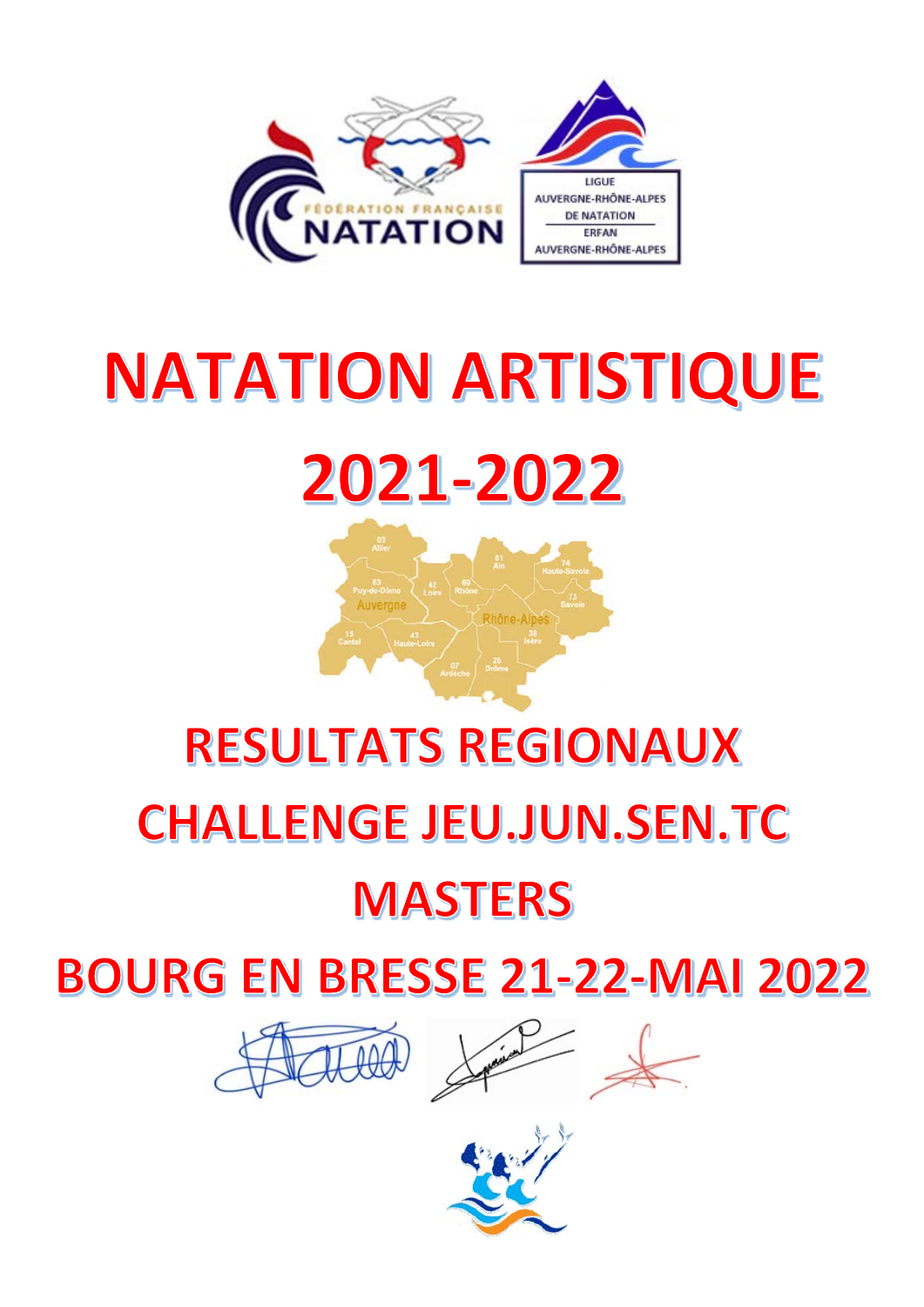

### **Duo libre Jeunes Finale directe - Résultats**

| #              | <b>Nom</b>                                                                                         | <b>Exécution</b> | <b>Impression</b> | <b>Difficulté</b> | <b>Pénalité</b> | <b>Score total</b>       |
|----------------|----------------------------------------------------------------------------------------------------|------------------|-------------------|-------------------|-----------------|--------------------------|
| 1              | <b>SEYNOD NATATION 1</b>                                                                           | 18,4000          | 26,0000           | 19.4000           |                 | 63.8000 QN2              |
|                | JIMENEZ Manon (2009) F FRA / IRLES Lucie (2008) F FRA / (R) PRACH Aloise (2009) F FRA              |                  |                   |                   |                 |                          |
| $\overline{2}$ | <b>PATRONAGE LAÏQUE D'OULLINS 2</b>                                                                | 19,2000          | 25.4667           | 18.2000           |                 | 62.8667 QN2              |
|                | BONNET Luce (2007) F FRA / FLORENTIN Juliette (2007) F FRA                                         |                  |                   |                   |                 |                          |
| 3              | <b>PATRONAGE LAÏQUE D'OULLINS 3</b>                                                                | 18.3000          | 24.8000           | 18.6000           |                 | 61.7000 QN2              |
|                | GEVAUDANT Maelys (2008) F FRA / GAGET Manon (2009) F FRA                                           |                  |                   |                   |                 |                          |
| 4              | <b>RC BRON DÉCINES NATATION 1</b>                                                                  | 18.7000          | 24.1333           | 18.8000           |                 | 61.6333 QN2              |
|                | MESSAOUDENE Farah (2009) F FRA / COUILLOUD Kathleen (2007) F FRA / (R) CARRON Estelle (2009) F FRA |                  |                   |                   |                 |                          |
| 5              | <b>PATRONAGE LAÏQUE D'OULLINS 1</b>                                                                | 18,2000          | 24.9333           | 18.1000           |                 | 61.2333 QN2              |
|                | PELLEGRAIN Faustine (2007) F FRA / FOURNIER Juliette (2007) F FRA / (R) BARRET Chloe (2007) F FRA  |                  |                   |                   |                 |                          |
| 6              | <b>CN VOREPPE 1</b>                                                                                | 18,4000          | 24.9333           | 17.7000           |                 | 61.0333 QN2              |
|                | MULLER Clarisse (2008) F FRA / RIBAS Lisa (2008) F FRA                                             |                  |                   |                   |                 |                          |
| $\overline{7}$ | C NAUTIQUE DU GRÉSIVAUDAN 1                                                                        | 17,6000          | 23.6000           | 18.9000           |                 | 60.1000 QN2              |
|                | DEPIGNY Camille (2007) F FRA / DUPENLOUP Laurine (2007) F FRA                                      |                  |                   |                   |                 |                          |
| 8              | <b>SEYNOD NATATION 2</b>                                                                           | 16,2000          | 23.3333           | 16,8000           |                 | 56.3333 QN2              |
|                | PARENT MALHEIRO Pearle (2009) F FRA / VINCENT Emma (2010) F FRA                                    |                  |                   |                   |                 |                          |
| 9              | <b>CN DE VILLARD DE LANS 1</b>                                                                     | 16,6000          | 22.9333           | 16.4000           |                 | 55.9333 QN2              |
|                | TALBOT-WALLIS Leonie (2009) F FRA / COLOMB Emma (2009) F FRA / (R) BROCHERIOU Romane (2008) F FRA  |                  |                   |                   |                 |                          |
| 10             | <b>C NAUTIQUE DU GRÉSIVAUDAN 2</b>                                                                 | 16.3000          | 22.2667           | 16,5000           |                 | 55.0667 QN2              |
|                | COUDURIER Dune (2008) F FRA / GONCALVEZ--AVELLA Emma (2007) F FRA                                  |                  |                   |                   |                 |                          |
| 11             | <b>CN DE VILLARD DE LANS 2</b>                                                                     | 16,5000          | 21.6000           | 16.4000           |                 | 54.5000 QN2              |
|                | NAUDON Jeanne (2007) F FRA / LAPLAIZE Clotilde (2007) F FRA / (R) BARON Romane (2007) F FRA        |                  |                   |                   |                 |                          |
| 12             | <b>AS ROANNE NATATION 1</b>                                                                        | 16,0000          | 21.4667           | 16.1000           |                 | 53.5667 QN2              |
|                | CHOPLIN Elise (2007) F FRA / BAROIS Amenis (2007) F FRA                                            |                  |                   |                   |                 |                          |
| 13             | <b>CN ONDAINE 1</b>                                                                                | 15,6000          | 21.4667           | 15.9000           |                 | 52.9667 QN2              |
|                | MANUKYAN Gayane (2007) F ARM / SABOT-BERNARD Mahdie (2009) F FRA                                   |                  |                   |                   |                 |                          |
| 14             | <b>US VIC-LE-COMTE NATATION 1</b>                                                                  | 15,8000          | 20.6667           | 15.8000           |                 | 52.2667 QN2              |
|                | CHORLET-CHAMARD Clara (2007) F FRA / LAURENT Marie (2008) F FRA                                    |                  |                   |                   |                 | $\overline{\phantom{a}}$ |

Action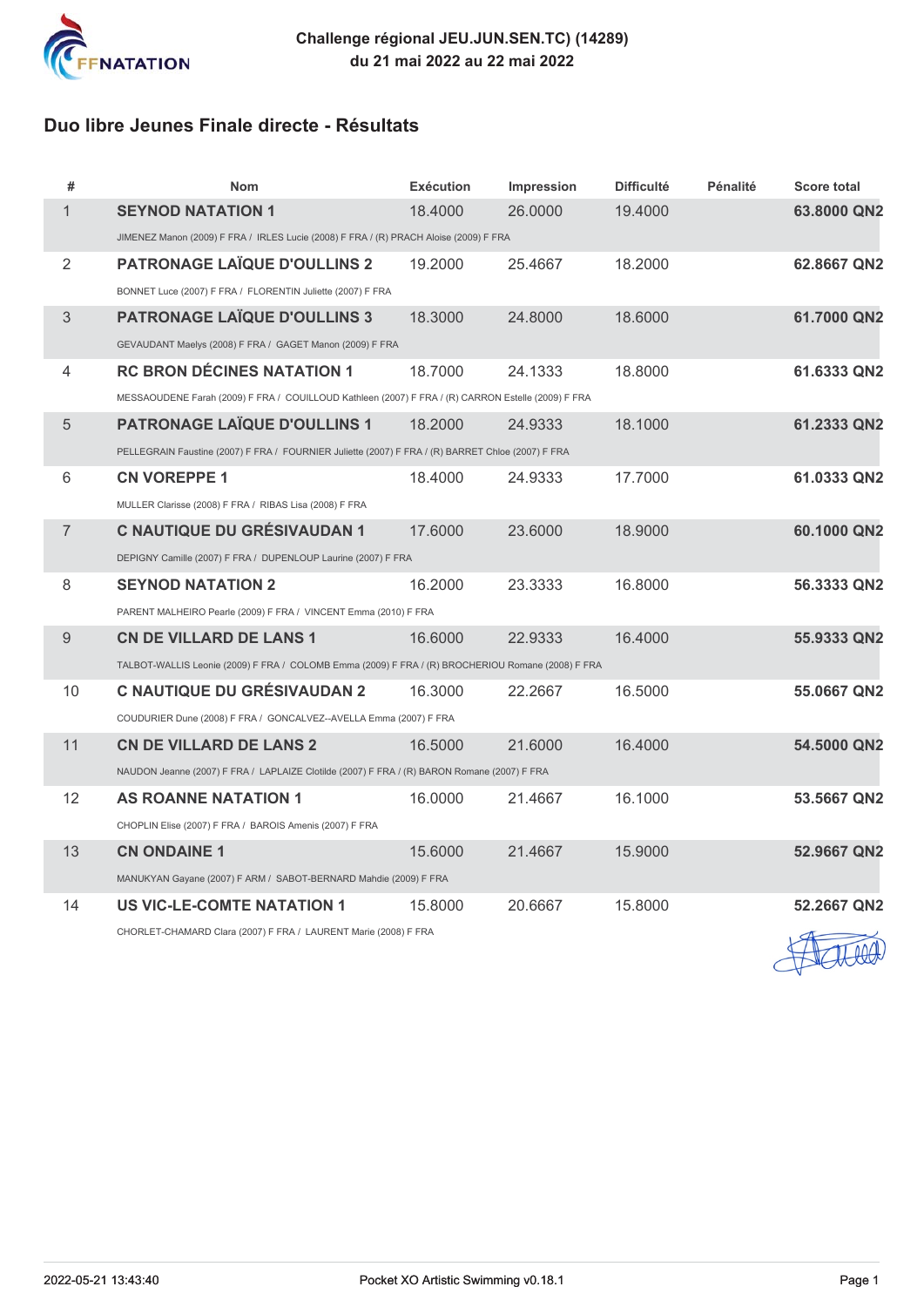

# **Equipe libre Jeunes Finale directe - Résultats**

| #              | <b>Nom</b>                                                                                                                                                                                                                                                                                                                  | <b>Exécution</b> | <b>Impression</b> | <b>Difficulté</b> | Pénalité | <b>Score</b><br>total |
|----------------|-----------------------------------------------------------------------------------------------------------------------------------------------------------------------------------------------------------------------------------------------------------------------------------------------------------------------------|------------------|-------------------|-------------------|----------|-----------------------|
| $\mathbf 1$    | <b>SEYNOD NATATION 1</b>                                                                                                                                                                                                                                                                                                    | 19,4000          | 27.3333           | 20.4000           |          | 67.1333 QN2           |
|                | MADRENNES Rose (2009) F FRA / POUTHIER Elisa (2009) F FRA / DESTEE Clementine (2008) F FRA / GRAZIANO Alice (2009) F FRA / PRACH Aloise<br>(2009) F FRA / JUIN-BAUMET Camille (2009) F FRA / GIUFFRIDA Lea (2009) F FRA / IRLES Lucie (2008) F FRA / (R) JIMENEZ Manon (2009) F FRA / (R)<br>LAGRANGE Lou-Anne (2008) F FRA |                  |                   |                   |          |                       |
| 2              | <b>MONT BLANC NATATION 1</b>                                                                                                                                                                                                                                                                                                | 18.6000          | 26.6667           | 19.1000           |          | 64.3667 QN2           |
|                | ANSANAY ALEX Eleonore (2007) F FRA / MILLOT Alice (2007) F FRA / DRAGU Medeea (2007) F GER / PRUNELLE Olivia (2008) F FRA / MERCER<br>COOK Sophie (2008) F GBR / FRECHIN Clara (2008) F FRA / HENZELIN Augustine (2009) F FRA / AVRIL Inès (2009) F FRA                                                                     |                  |                   |                   |          |                       |
| 3              | <b>RC BRON DÉCINES NATATION 1</b>                                                                                                                                                                                                                                                                                           | 18.7000          | 25,6000           | 18.7000           |          | 63.0000 QN2           |
|                | GENTY Ever (2007) F FRA / COUILLOUD Kathleen (2007) F FRA / COUILLOUD Giulia (2008) F FRA / SAGE Rachel (2009) F FRA / MESSAOUDENE<br>Farah (2009) F FRÁ / SUBERO Carlota (2008) F FRÁ / SÍNTUREL Maëva (2007) F FRA / CARRON Estelle (2009) F FRA / (R) RAMIREZ Chloé (2008) F<br><b>FRA</b>                               |                  |                   |                   |          |                       |
| 4              | <b>NAT VILLEFRANCHE EN</b><br><b>BEAUJOLAIS1</b>                                                                                                                                                                                                                                                                            | 18.4000          | 24.6667           | 19,8000           | 1.0      | 61.8667 QN2           |
|                | DE OLIVEIRA Mely (2009) F FRA / DUPRE Julie (2008) F FRA / HAJAM Cherine (2010) F FRA / PRUVOST SANCHEZ Elsa (2007) F FRA / TERMELET<br>Soline (2008) F FRA / GEROUDET Livia (2009) F FRA                                                                                                                                   |                  |                   |                   |          |                       |
| 5              | <b>AQUA SYNCHRO LYON 2</b>                                                                                                                                                                                                                                                                                                  | 17,8000          | 24,4000           | 19.4000           |          | 61.6000 QN2           |
|                | DELABALLE Pauline (2008) F FRA / GAUTHIER Chleoline (2007) F FRA / GRANDO Tess (2010) F FRA / HUSSENET Gaëlle (2007) F FRA / KHEMIR<br>Manon (2009) F FRA / ROUAULT Emma (2008) F FRA / SCHMITT Elea (2007) F FRA / XUEREF Luce (2008) F FRA / (R) GALANTE Lucie (2008) F FRA                                               |                  |                   |                   |          |                       |
| 6              | <b>CN DE VILLARD DE LANS 1</b>                                                                                                                                                                                                                                                                                              | 17.9000          | 24.6667           | 19.4000           | 1.0      | 60.9667 QN2           |
|                | JANNET NESCROIX Lola (2007) F FRA / GRAS Augustine (2007) F FRA / RIBOULET Oceane (2007) F FRA / VINCENT Margot (2007) F FRA /<br>BEAUDOING Sasha (2007) F FRA / EYMARD Clara (2009) F FRA                                                                                                                                  |                  |                   |                   |          |                       |
| $\overline{7}$ | <b>CERCLE DES NAGEURS DU PAYS</b><br><b>MORNANTAIS 1</b>                                                                                                                                                                                                                                                                    | 17.1000          | 24.5333           | 18.6000           |          | 60.2333 QN2           |
|                | TORRET Clara (2007) F FRA / CRETINON Noa (2007) F FRA / MAZZOCCO Leana (2007) F FRA / LAFAY Elina (2008) F FRA / FURNION Maud (2010) F<br>FRA / FILLON Eden (2008) F FRA / DOUARD Héloïse (2009) F FRA / PETERSCHMITT Eva (2007) F FRA                                                                                      |                  |                   |                   |          |                       |
| 8              | <b>GRENOBLE ALP'38 1</b>                                                                                                                                                                                                                                                                                                    | 17,0000          | 24.1333           | 16.9000           |          | 58.0333 QN2           |
|                | BURST Clara (2007) F FRA / DANTAS Louane (2008) F FRA / DILIGENT Clarance (2007) F FRA / FRANCIOSI DIAFERIA Chiara (2009) F FRA /<br>GUIGNIER Ella (2007) F FRA / HUTTINGER Manon (2008) F FRA / PULITA-MAROSO Lisa (2009) F FRA / BRANCO Ophelia (2009) F FRA                                                              |                  |                   |                   |          |                       |
| 9              | <b>AQUA SYNCHRO LYON 1</b>                                                                                                                                                                                                                                                                                                  | 17,0000          | 22,4000           | 16.5000           |          | 55.9000 QN2           |
|                | CARRON Astrid (2010) F FRA / COMBE-ZUGARO Lucile (2008) F FRA / FAICHE Elena (2007) F FRA / HANNOYER BARCELO Rose (2009) F FRA /<br>MALECK Lotta (2010) F FRA / THIEFFRY Heloïse (2010) F FRA / LABUSSIERE Amélie (2010) F FRA / CHALANE Yasmine (2009) F FRA                                                               |                  |                   |                   |          |                       |
| 10             | <b>CN FOREZ 1</b>                                                                                                                                                                                                                                                                                                           | 16,3000          | 22,8000           | 16,8000           | 0.5      | 55.4000 QN2           |
|                | CAVAILLE Juno (2009) F FRA / ALIBERT Lilou (2007) F FRA / BERAUD Melodine (2008) F FRA / MERIGNEUX Letty (2009) F FRA / DURAND Zoe (2009)<br>F FRA / LARDON Sarah (2007) F FRA / CROZIER Ines (2009) F FRA                                                                                                                  |                  |                   |                   |          |                       |
| 11             | <b>ANNEMASSE NATATION 1</b>                                                                                                                                                                                                                                                                                                 | 15.7000          | 21.7333           | 17.2000           | 0.5      | 54.1333 QN2           |
|                | CHATEL-LOUROZ Julia (2008) F FRA / COLLET Margot (2009) F FRA / HENRI-LUHO Chloé (2008) F FRA / PILO Arianna (2009) F SUI / ROCQUE Camille<br>(2009) F FRA / SOUDAN Elora (2008) F FRA / VILCOT Charlotte (2008) F FRA                                                                                                      |                  |                   |                   |          |                       |
| 12             | <b>CN BOURG-EN-BRESSE 1</b>                                                                                                                                                                                                                                                                                                 | 15.9000          | 21.4667           | 16.5000           | 0.5      | 53.3667 QN2           |
|                | FAVIER Victoria (2009) F FRA / FELHINE Yasmine (2008) F FRA / FELIX Camille (2008) F FRA / GOURAUD Laura (2007) F FRA / MICHAUD Lilou (2008) F<br>FRA / NALY Ambre (2010) F FRA / ROCHE Domitille (2008) F FRA                                                                                                              |                  |                   |                   |          |                       |
| 13             | <b>US VIC-LE-COMTE NATATION 1</b>                                                                                                                                                                                                                                                                                           | 15.2000          | 21.0667           | 15.6000           |          | 51.8667 QN2           |
|                | ALLAMI Lila (2009) F FRA / ATODJINOU Maelys (2009) F FRA / BARREIRO Céliane (2009) F FRA / DECOUDUN BALDASSINI Bianca (2010) F FRA /<br>FAIZANDIER Méline (2009) F FRA / FOSSE Maia (2009) F FRA / LANSON Emma (2010) F FRA / POUYET Louise (2009) F FRA                                                                    |                  |                   |                   |          |                       |
| 14             | <b>CN VOREPPE 1</b>                                                                                                                                                                                                                                                                                                         | 15,5000          | 20,8000           | 16.2000           | 1.0      | 51.5000               |
|                | ALGARIN-SCEMAMA Penelope (2009) F FRA / BOIZET Sibylle (2009) F FRA / DEMENECH Lola (2009) F FRA / FARES Mila (2010) F FRA / POURCELOT<br>Mellisse (2010) F FRA / SARRAZIN Lea (2009) F FRA / (R) FALCON Louna (2010) F FRA                                                                                                 |                  |                   |                   |          |                       |
| 15             | <b>US VIC-LE-COMTE NATATION 2</b>                                                                                                                                                                                                                                                                                           | 15.5000          | 20.1333           | 15.4000           |          | 51.0333 QN2           |
|                | BENARD Agathe (2009) F FRA / BOFFETY Enola (2009) F FRA / COUSSY Adélie (2009) F FRA / LAIR-LACHAPELLE Elsa (2009) F FRA / MAURY Louise<br>(2009) F FRA / PIRONIN Joy (2009) F FRA / PORTAL Noéline (2009) F FRA / PREDINAS--GARREL Louise (2009) F FRA                                                                     |                  |                   |                   |          |                       |
| 16             | <b>US VIC-LE-COMTE NATATION 3</b>                                                                                                                                                                                                                                                                                           | 15,0000          | 20.4000           | 15,6000           | 0.5      | 50.5000 QN2           |
|                | CHASSANG Léane (2008) F FRA / CHORLET-CHAMARD Clara (2007) F FRA / FOSSE Célia (2008) F FRA / LAURENT Marie (2008) F FRA / MOREL Lola<br>(2008) F FRA / MUSSO Marine (2008) F FRA / ROULLAND Margot (2007) F FRA                                                                                                            |                  |                   |                   |          |                       |
| 17             | <b>CN ONDAINE 1</b>                                                                                                                                                                                                                                                                                                         | 15,6000          | 20.8000           | 15.9000           | 2.0      | 50.3000               |
|                | MANUKYAN Gayane (2007) F ARM / PETIT Marie (2008) F FRA / SAUNIER Louise (2009) F FRA / SABOT-BERNARD Mahdie (2009) F FRA                                                                                                                                                                                                   |                  |                   |                   |          |                       |
|                |                                                                                                                                                                                                                                                                                                                             |                  |                   |                   |          |                       |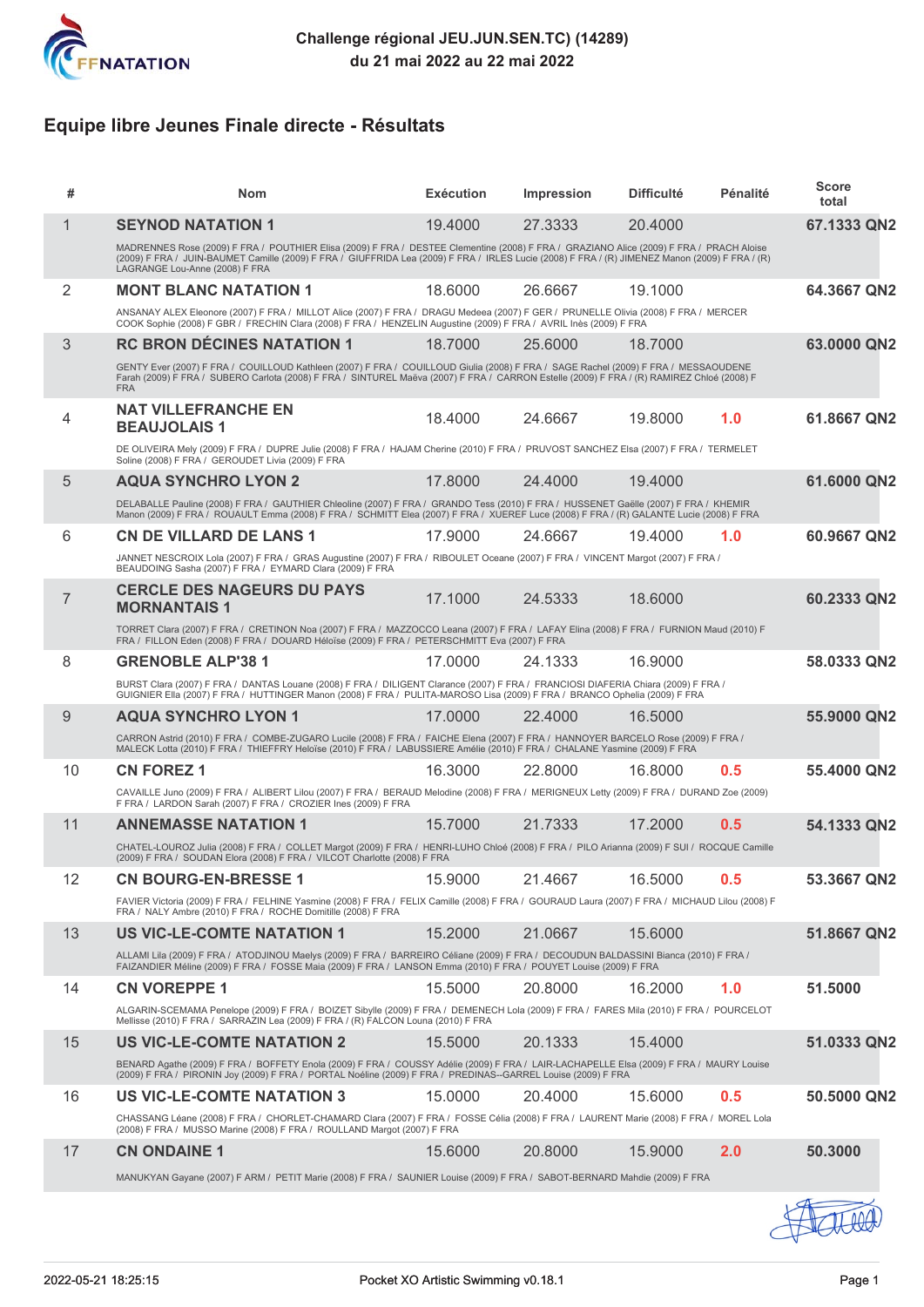

# **Duo libre Juniors Finale directe - Résultats**

| #              | <b>Nom</b>                                                                                       | <b>Exécution</b> | Impression | <b>Difficulté</b> | Pénalité | <b>Score</b><br>total |
|----------------|--------------------------------------------------------------------------------------------------|------------------|------------|-------------------|----------|-----------------------|
| $\mathbf{1}$   | <b>RC BRON DÉCINES NATATION 1</b>                                                                | 20,6000          | 30.5333    | 22.3000           |          | 73.4333 QN2           |
|                | VASSIER Pauline (2004) F FRA / CHASSIGNOL Caroline (2005) F FRA                                  |                  |            |                   |          |                       |
| $\overline{2}$ | <b>DAUPHINS FIRMINY 1</b>                                                                        | 20.1000          | 28.1333    | 20.8000           |          | 69.0333 QN2           |
|                | DESFOND Juliette (2006) F FRA / BERGERON Karell (2005) F FRA / (R) LERISSEL Corélia (2005) F FRA |                  |            |                   |          |                       |
| 3              | <b>PATRONAGE LAÏQUE D'OULLINS 1</b>                                                              | 20.1000          | 27.0667    | 20.5000           |          | 67.6667 QN2           |
|                | VEDRINE Eléni (2005) F FRA / DEROUBAIX Sarah (2007) F FRA                                        |                  |            |                   |          |                       |
| $\overline{4}$ | <b>PATRONAGE LAÏQUE D'OULLINS 2</b>                                                              | 19.1000          | 26.4000    | 20.0000           |          | 65.5000 QN2           |
|                | CHOMEL Ambre (2005) F FRA / LEAUSTIC Lisa (2006) F FRA / (R) GEVAUDANT Elina (2005) F FRA        |                  |            |                   |          |                       |
| $\sqrt{5}$     | <b>CN AIX EN SAVOIE 1</b>                                                                        | 18.8000          | 26.0000    | 19.7000           |          | 64.5000 QN2           |
|                | ORBAN Malicia (2004) F FRA / VIAND PORRAZ Camille (2005) F FRA                                   |                  |            |                   |          |                       |
| $6\,$          | <b>CERCLE DES NAGEURS DU PAYS</b><br><b>MORNANTAIS 1</b>                                         | 17,9000          | 25.6000    | 19,9000           |          | 63.4000 QN2           |
|                | GRANJON Alice (2005) F FRA / DAURAT Lou (2006) F FRA                                             |                  |            |                   |          |                       |
| $\overline{7}$ | <b>CN VOREPPE 1</b>                                                                              | 17,8000          | 25.4667    | 18.6000           |          | 61.8667 QN2           |
|                | AUDIA Ornella (2004) F FRA / VIRONE Eva (2004) F FRA                                             |                  |            |                   |          |                       |
| $\overline{7}$ | <b>CN BOURG-EN-BRESSE 1</b>                                                                      | 18.1000          | 25.4667    | 18,3000           |          | 61.8667 QN2           |
|                | COMTE Marine (2004) F FRA / LAFARGE Noan (2005) F FRA                                            |                  |            |                   |          |                       |
| 9              | <b>PATRONAGE LAÏQUE D'OULLINS 3</b>                                                              | 17.9000          | 25.4667    | 18.1000           |          | 61.4667 QN2           |
|                | HUPONT Lilly (2006) F FRA / FALCONE Olivia (2006) F FRA                                          |                  |            |                   |          |                       |
| 10             | <b>ASPTT MONTLUCON 1</b>                                                                         | 17.5000          | 24.5333    | 18,3000           |          | 60.3333 QN2           |
|                | PALIOT Coline (2006) F FRA / FLURY Anouk (2006) F FRA                                            |                  |            |                   |          |                       |
| 11             | <b>US VIC-LE-COMTE NATATION 1</b>                                                                | 17.0000          | 23.3333    | 17.6000           |          | 57.9333 QN2           |
|                | MUSSO Cloe (2004) F FRA / RATIGNET Chloé (2004) F FRA                                            |                  |            |                   |          |                       |
| 12             | <b>ASPTT MONTLUCON 3</b>                                                                         | 16.3000          | 23.2000    | 18.3000           |          | 57.8000 QN2           |
|                | DAUGERON Lise-Marie (2004) F FRA / PEDROSA-MIRANDA Kathleen (2004) F FRA                         |                  |            |                   |          |                       |
| 13             | <b>C NAUTIQUE DU GRÉSIVAUDAN 1</b>                                                               | 17.2000          | 23.0667    | 17.0000           |          | 57.2667 QN2           |
|                | GAY Adele (2007) F FRA / ARNAUD-GODDET Jeanne (2006) F FRA                                       |                  |            |                   |          |                       |
| 14             | <b>ASPTT MONTLUCON 2</b>                                                                         | 16.7000          | 23.2000    | 17.1000           |          | 57.0000 QN2           |
|                | ARNAUD Léa (2004) F FRA / AUBERGER Ludivine (2004) F FRA                                         |                  |            |                   |          |                       |
| 15             | <b>AS ROANNE NATATION 1</b>                                                                      | 15.9000          | 22.6667    | 17.4000           |          | 55.9667               |
|                | CHABRILLAT Louise (2005) F FRA / CHARRIER Honorine (2005) F FRA                                  |                  |            |                   |          |                       |
| 16             | <b>AC OLYMPIDE ST MARCELLIN 1</b>                                                                | 16.1000          | 22.5333    | 16.9000           |          | 55.5333 QN2           |
|                | LAPORTE Lucie (2005) F FRA / AGERON DIT BLANC Charlotte (2005) F FRA                             |                  |            |                   |          |                       |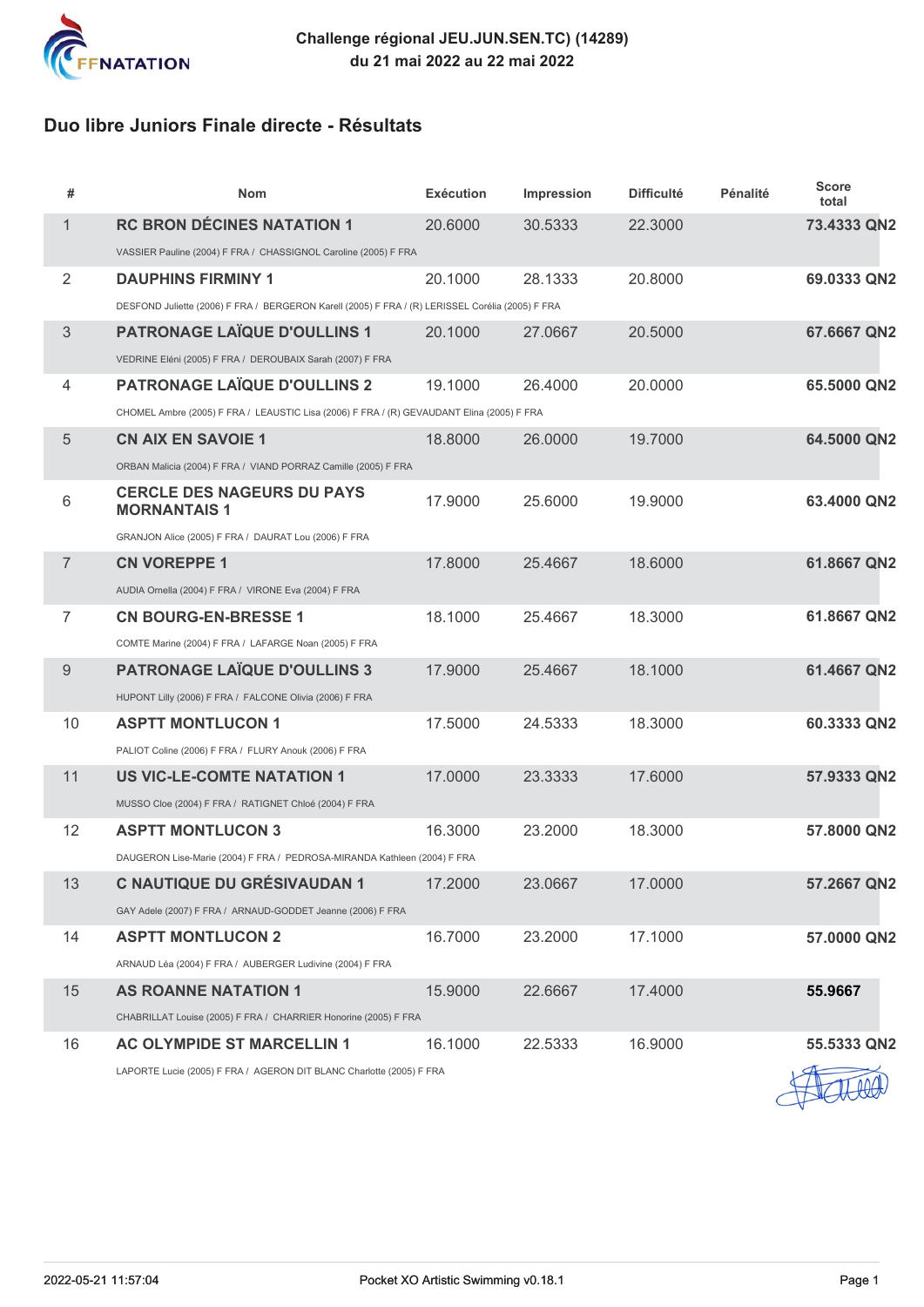

# **Duo mixte libre Juniors Finale directe - Résultats**

| <b>Nom</b>                                             | Exécution | <i>Impression</i> | <b>Difficulté</b> | Pénalité | <b>Score total</b> |
|--------------------------------------------------------|-----------|-------------------|-------------------|----------|--------------------|
| <b>ANNEMASSE NATATION 1</b>                            | 18.0000   | 25.3333           | 18.2000           |          | 61.5333 QN2        |
| GIAGNOLI Elio (2007) H FRA / MICHEL Alice (2005) F FRA |           |                   |                   |          |                    |
|                                                        |           |                   |                   |          |                    |

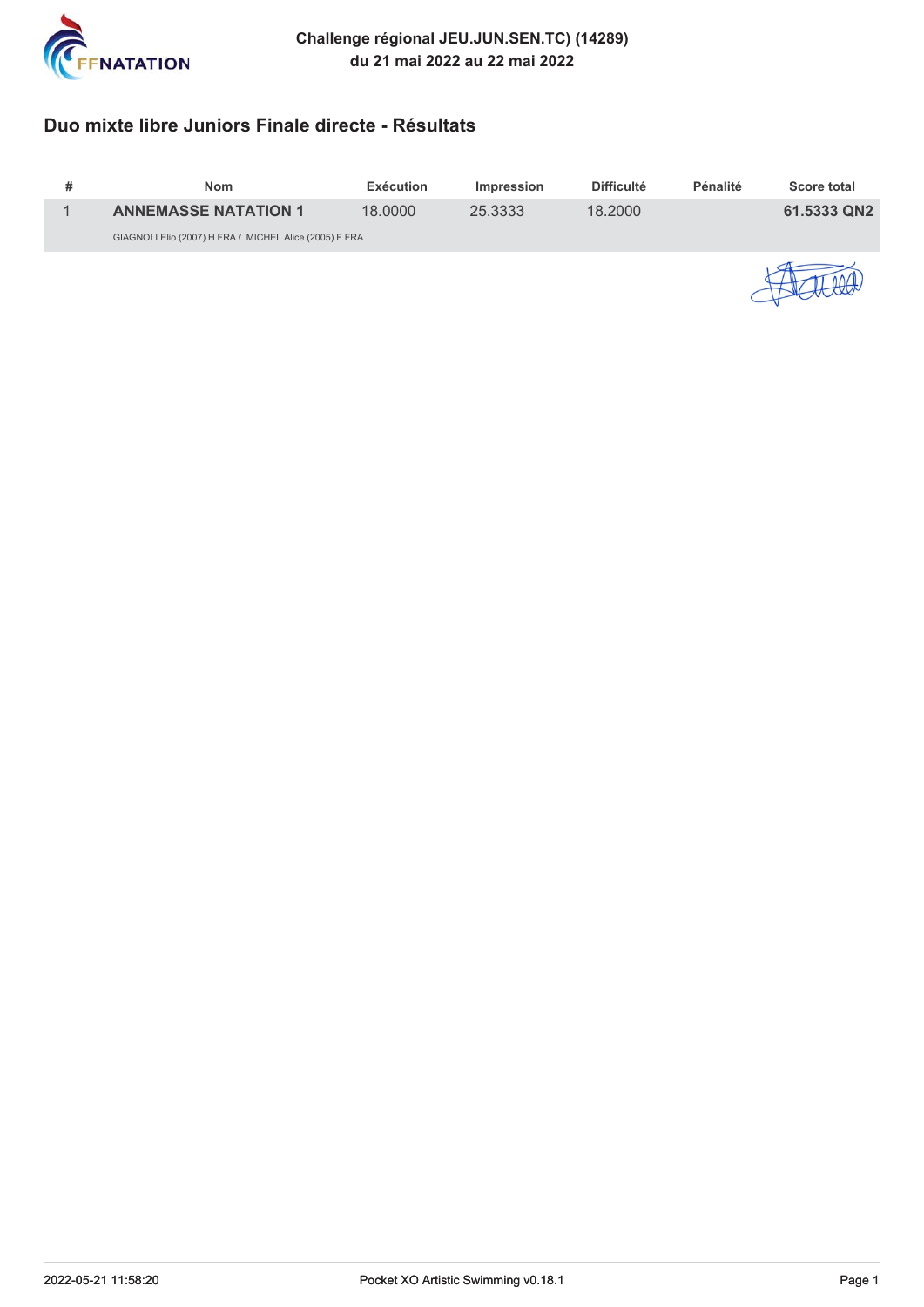

# **Equipe libre Juniors Finale directe - Résultats**

| # | <b>Nom</b>                                                                                                                                                                                                                                                                        | <b>Exécution</b> | Impression | <b>Difficulté</b> | Pénalité | <b>Score</b><br>total |  |  |
|---|-----------------------------------------------------------------------------------------------------------------------------------------------------------------------------------------------------------------------------------------------------------------------------------|------------------|------------|-------------------|----------|-----------------------|--|--|
|   | <b>CN BOURG-EN-BRESSE 1</b>                                                                                                                                                                                                                                                       | 19,3000          | 27.4667    | 18,9000           |          | 65.6667 QN2           |  |  |
|   | CANTIN Noélie (2006) F FRA / GRAPPE Zoé (2006) F FRA / GUINET Salome (2005) F FRA / TROUILLET Emma (2005) F FRA / NALET Clémence (2005) F<br>FRA / PAHON Chiara (2005) F FRA / VIALET Agathe (2005) F FRA / LE PAGE Inaya (2007) F FRA / (R) MARGUIN Chiara (2006) F FRA          |                  |            |                   |          |                       |  |  |
| 2 | <b>RC BRON DÉCINES NATATION 1</b>                                                                                                                                                                                                                                                 | 18,8000          | 25.7333    | 19.4000           |          | 63.9333 QN2           |  |  |
|   | VASSIER Pauline (2004) F FRA / MOLERO Lilou (2004) F FRA / LAMBERTON Clelia (2006) F FRA / BOUSQUET Emilie (2006) F FRA / ROBERT Clara<br>(2006) F FRA / CREUZENET Albane (2006) F FRA / DAFFLON Maxime (2004) F FRA / BIARDEAU Emma (2004) F FRA                                 |                  |            |                   |          |                       |  |  |
| 3 | <b>CERCLE DES NAGEURS DU PAYS</b><br><b>MORNANTAIS 1</b>                                                                                                                                                                                                                          | 18,3000          | 24.5333    | 18,4000           |          | 61.2333 QN2           |  |  |
|   | TORRET Clara (2007) F FRA / CRETINON Noa (2007) F FRA / MAZZOCCO Leana (2007) F FRA / PETERSCHMITT Eva (2007) F FRA / DAURAT Lou<br>(2006) F FRA / FOURNIER Lou (2004) F FRA / GRANJON Alice (2005) F FRA / OULLION Lauryne (2005) F FRA                                          |                  |            |                   |          |                       |  |  |
| 4 | <b>CN AIX EN SAVOIE 1</b>                                                                                                                                                                                                                                                         | 17.1000          | 23.8667    | 19.1000           |          | 60.0667 QN2           |  |  |
|   | BERTOLIN Camille (2004) F FRA / GOUDARD-VAUDEY Lola (2004) F FRA / LECOUTURIER Marion (2005) F FRA / LESUEUR Lou-Anne (2005) F FRA /<br>ORBAN Malicia (2004) F FRA / PELTIER--MONZAIN Lea (2006) F FRA / RIBEIRO RAMOS Myriam (2007) F FRA / VIAND PORRAZ Camille (2005) F FRA    |                  |            |                   |          |                       |  |  |
| 5 | <b>US VIC-LE-COMTE NATATION 1</b>                                                                                                                                                                                                                                                 | 17.4000          | 23.4667    | 17.7000           |          | 58.5667 QN2           |  |  |
|   | AUBIER Eugénie (2006) F FRA / BOUCHEIX Margaux (2005) F FRA / COMBE Maëlis (2006) F FRA / GAURAN Charlotte (2005) F FRA / LINXE Aurore<br>(2006) F FRA / MALIGE-ACHARD Anaëll (2006) F FRA / MUSSO Cloe (2004) F FRA / RATIGNET Chloé (2004) F FRA / (R) EYMARD Lisa (2004) F FRA |                  |            |                   |          |                       |  |  |
| 6 | <b>CN FOREZ 1</b>                                                                                                                                                                                                                                                                 | 16.7000          | 23.7333    | 17.4000           |          | 57.8333 QN2           |  |  |
|   | DELECROIX Jane (2006) F FRA / MAGAND Mathilde (2005) F FRA / MOULIN Evaelle (2007) F FRA / POYET Clementine (2006) F FRA / SEREN Eloise<br>(2007) F FRA / VAN LANDER Anouk (2006) F FRA                                                                                           |                  |            |                   |          |                       |  |  |

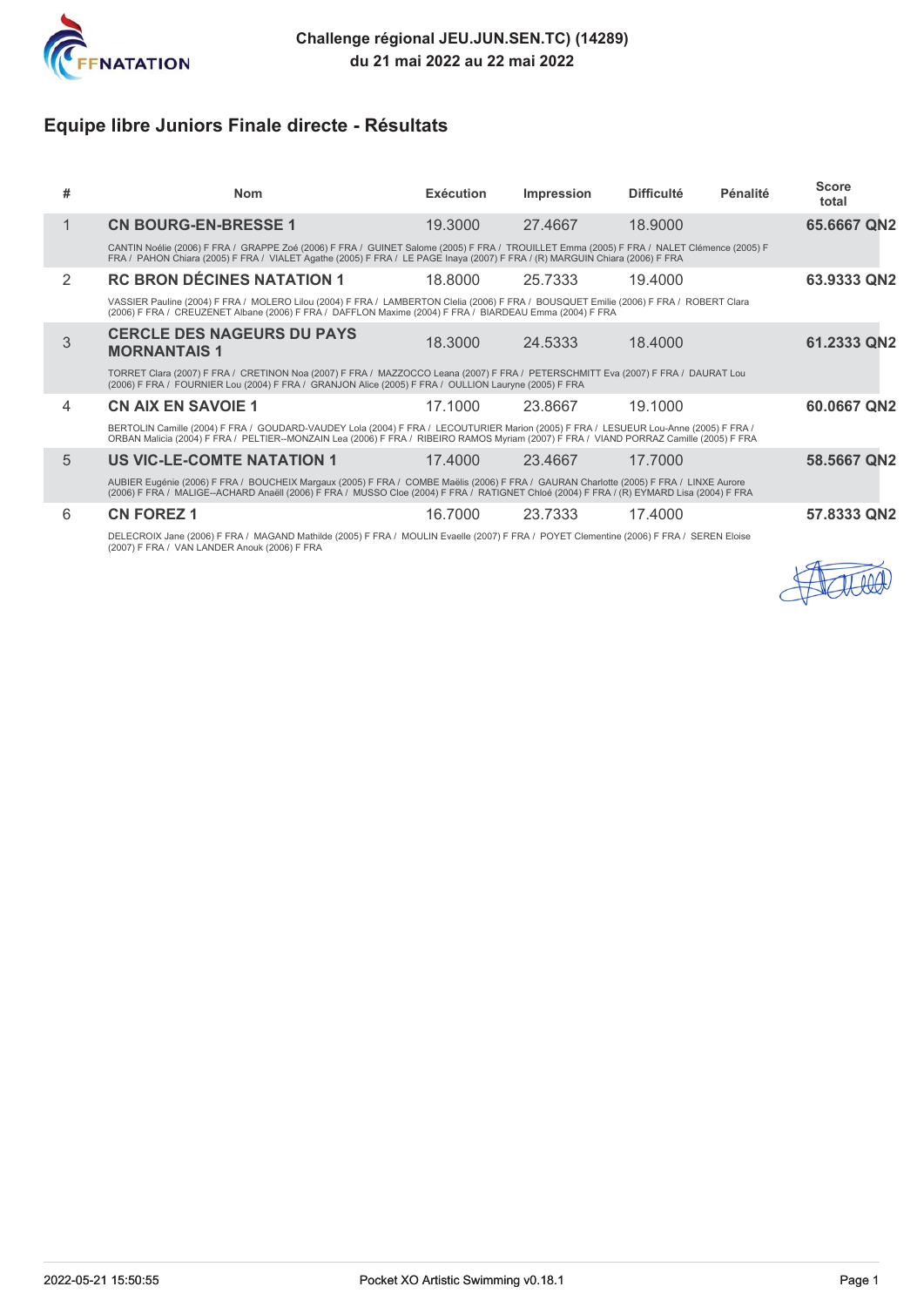

### **Solo libre Seniors Finale directe - Résultats**

| # | <b>Nom</b>                                                                                 | Exécution | <b>Impression</b> | <b>Difficulté</b> | Pénalité | <b>Score</b><br>total |
|---|--------------------------------------------------------------------------------------------|-----------|-------------------|-------------------|----------|-----------------------|
|   | <b>VERA Morgane (1996) F FRA CERCLE</b><br><b>DES NAGEURS DU PAYS</b><br><b>MORNANTAIS</b> | 20,2000   | 25.6000           | 20.4000           |          | 66,2000 QN2           |
| 2 | <b>MARCHAND Nolwenn (2003) F FRA US</b><br><b>VIC-LE-COMTE NATATION</b>                    | 17.8000   | 23.3333           | 17.5000           |          | 58.6333 QN2           |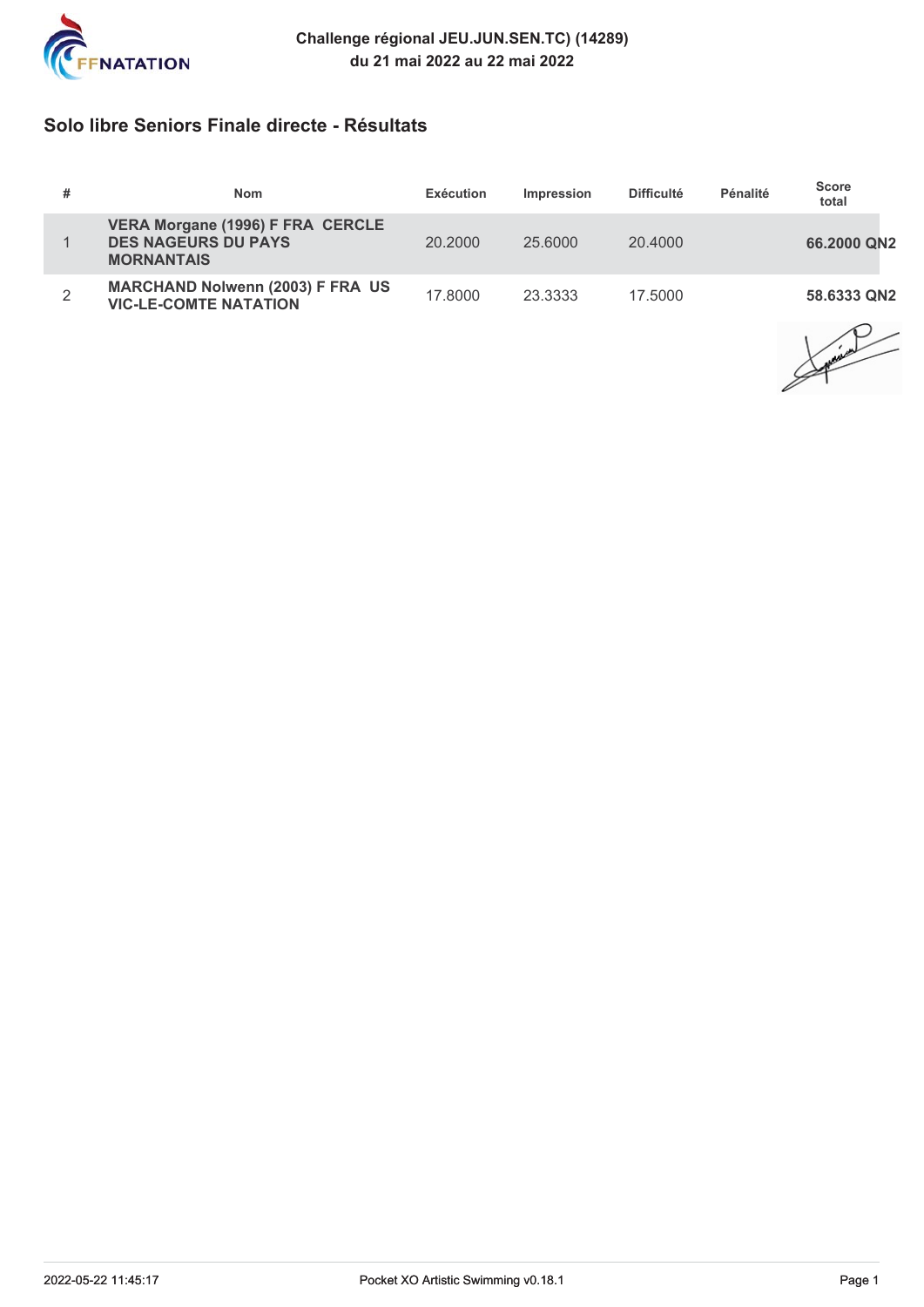

# **Duo libre Toutes Catégories Finale directe - Résultats**

| # | <b>Nom</b>                                                            | <b>Exécution</b> | Impression | <b>Difficulté</b> | Pénalité | <b>Score</b><br>total |
|---|-----------------------------------------------------------------------|------------------|------------|-------------------|----------|-----------------------|
| 1 | <b>CN ONDAINE 1</b>                                                   | 19,4000          | 26.1333    | 19.3000           |          | 64.8333 QN2           |
|   | COSTECHAREYRE Alexandra (2001) F FRA / BRUN Justine (2001) F FRA      |                  |            |                   |          |                       |
| 2 | <b>CN BOURG-EN-BRESSE 2</b>                                           | 18,8000          | 26.5333    | 19.1000           |          | 64.4333 QN2           |
|   | BENOIT Julie (2004) F FRA / ZOUBIR Nelya (2003) F FRA                 |                  |            |                   |          |                       |
| 3 | <b>AQUA SYNCHRO LYON 1</b>                                            | 18,9000          | 26,4000    | 19,0000           |          | 64.3000 QN2           |
|   | DE TAXIS DU POET Lison (2000) F FRA / ROSSELLO Constance (1998) F FRA |                  |            |                   |          |                       |
| 4 | <b>CN BOURG-EN-BRESSE 1</b>                                           | 18.9000          | 25.8667    | 18.2000           |          | 62.9667 QN2           |
|   | LARUE Jade (2003) F FRA / BONNET Agathe (2004) F FRA                  |                  |            |                   |          |                       |
| 5 | <b>CERCLE DES NAGEURS DU PAYS</b><br><b>MORNANTAIS 1</b>              | 17.5000          | 24,0000    | 17.3000           |          | 58,8000 QN2           |
|   | FOURNIER Lou (2004) F FRA / MELE Eléa (2003) F FRA                    |                  |            |                   |          |                       |

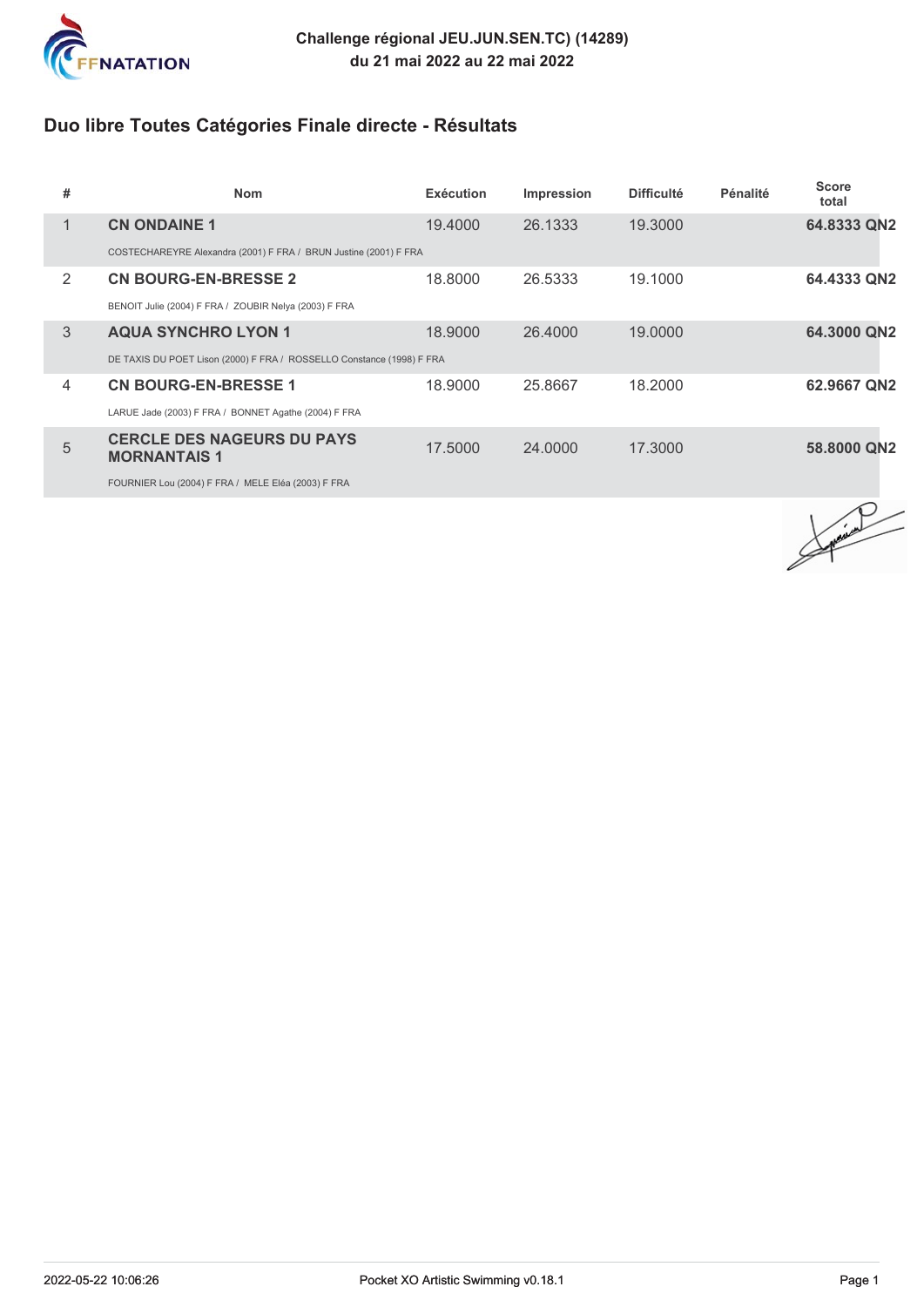

# **Equipe libre Toutes Catégories Finale directe - Résultats**

| #             | <b>Nom</b>                                                                                                                                                                                                                                                                                                           | Exécution | <b>Impression</b> | <b>Difficulté</b> | Pénalité | <b>Score</b><br>total |  |  |
|---------------|----------------------------------------------------------------------------------------------------------------------------------------------------------------------------------------------------------------------------------------------------------------------------------------------------------------------|-----------|-------------------|-------------------|----------|-----------------------|--|--|
| 1             | <b>AQUA SYNCHRO LYON 1</b>                                                                                                                                                                                                                                                                                           | 21.1000   | 28.2667           | 20,9000           |          | 70.2667 QN2           |  |  |
|               | BARALON Candice (2000) F FRA / BOZON DOUMERG Lena (1995) F FRA / BUTIN Chloé (1998) F FRA / DI GIOIA Diane (1998) F FRA / HYBORD Maylis<br>(1998) F FRA / LOGETTE Cassandre (1995) F FRA / MICHAUX Eve (2005) F BEL / VARGOZ Laura (1998) F FRA / (R) LUDWIG Lucile (1994) F FRA / (R)<br>MOUTHUY Lucie (1992) F FRA |           |                   |                   |          |                       |  |  |
| $\mathcal{P}$ | <b>PATRONAGE LAÏQUE D'OULLINS 1</b>                                                                                                                                                                                                                                                                                  | 20,2000   | 27,6000           | 19,9000           |          | 67.7000 QN2           |  |  |
|               | JALLAGUIER Juliette (2002) F FRA / CHOMEL Ambre (2005) F FRA / VEDRINE Eléni (2005) F FRA / DEROUBAIX Sarah (2007) F FRA / GOURGAND Cléa<br>(1999) F FRA / LEAUSTIC Lisa (2006) F FRA / QUER Justine (2001) F FRA / NICOLAS Lou (2006) F FRA / (R) PRAUD Lola (2003) F FRA / (R)<br>VETTORELLO Hana (2006) F FRA     |           |                   |                   |          |                       |  |  |
| 3             | <b>CERCLE DES NAGEURS DU PAYS</b><br><b>MORNANTAIS 1</b>                                                                                                                                                                                                                                                             | 17,2000   | 24.9333           | 18.2000           |          | 60.3333 QN2           |  |  |
|               | CRETINON Noa (2007) F FRA / FOURNIER Lou (2004) F FRA / DAURAT Lou (2006) F FRA / MELE Eléa (2003) F FRA / OULLION Lauryne (2005) F FRA /<br>PETERSCHMITT Eva (2007) F FRA / MAZZOCCO Leana (2007) F FRA / MARTINEAU Clara (2002) F FRA                                                                              |           |                   |                   |          |                       |  |  |
| 4             | <b>CN FOREZ 1</b>                                                                                                                                                                                                                                                                                                    | 17.6000   | 25.3333           | 16.8000           | 0.5      | 59.2333 QN2           |  |  |
|               | CHAMPAGNAC Tiphaine (2004) F FRA / KONOWALSKI Lena (2004) F FRA / GRATALOUP Coline (2003) F FRA / HAFKAMP Kelia (2004) F FRA /<br>CHENEVIER Raphaelle (2005) F FRA / TAMBOISE Cloé (2002) F FRA / CHASSAGNE Candice (2004) F FRA                                                                                     |           |                   |                   |          |                       |  |  |
| 5             | <b>SYNCHRO RIOM 1</b>                                                                                                                                                                                                                                                                                                | 15,5000   | 25,0667           | 17.5000           |          | 58,0667 QN2           |  |  |

CABOT Constance (2005) F FRA / HUGUES Ella (2005) F FRA / LIGOUX Tess (2007) F FRA / MALFONDET Marine (2005) F FRA / PEREIRA Anita (2003) F<br>FRA / SANTOS Pauline (2007) F FRA / STEVENOT Emma (1998) F FRA / NIEDZUVIEC

Contraction Property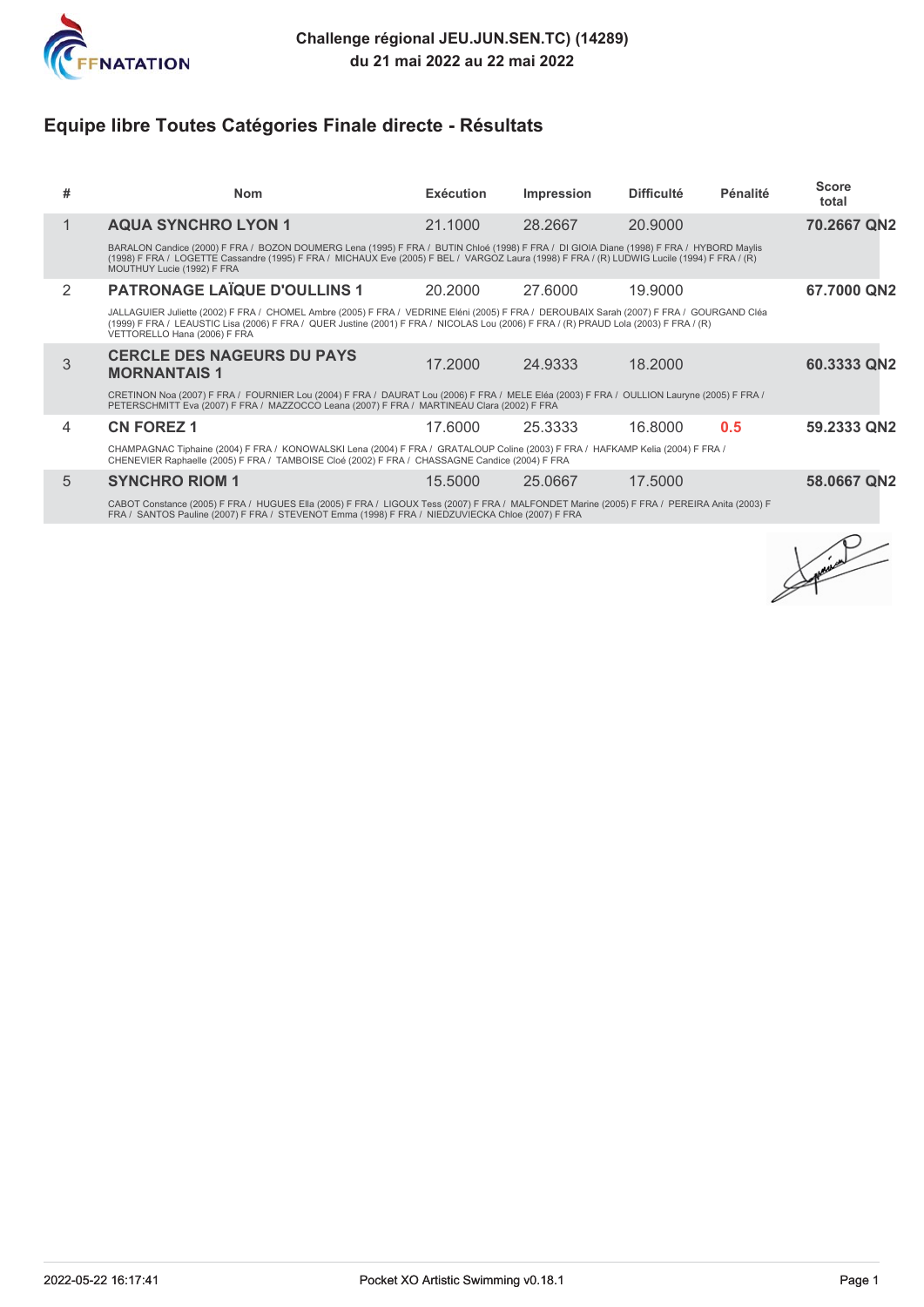

# **Combiné Toutes Catégories Finale directe - Résultats**

| # | <b>Nom</b>                                                                                                                                                                                                                                                                                                                                                                                 | Exécution | Impression | <b>Difficulté</b> | Pénalité | <b>Score total</b> |
|---|--------------------------------------------------------------------------------------------------------------------------------------------------------------------------------------------------------------------------------------------------------------------------------------------------------------------------------------------------------------------------------------------|-----------|------------|-------------------|----------|--------------------|
|   | <b>AQUA SYNCHRO LYON 1</b>                                                                                                                                                                                                                                                                                                                                                                 | 19.6000   | 25,6000    | 19.7000           |          | 64,9000 QN2        |
|   | AYMARD Lucile (2001) F FRA / DE TAXIS DU POET Lison (2000) F FRA / DUVEAU Clémence (1998) F FRA / FROBERT Sarah (2006) F FRA /<br>GATTEGNO Marie (2000) F FRA / KLEY Emmanuelle (1994) F FRA / MARIE Sarah (2004) F FRA / MARTIN Anais (2006) F FRA / SENDRA Elisa<br>(2000) F FRA / VERNAECKT Mathilde (2001) F FRA / (R) LEGAILLARD Jeanne (2006) F FRA / (R) PONCET Leanne (2006) F FRA |           |            |                   |          |                    |
|   | <b>CN ONDAINE 1</b>                                                                                                                                                                                                                                                                                                                                                                        | 17.7000   | 24,0000    | 18.7000           |          | 60,4000 QN2        |
|   | <b>MOULINIA:</b> (000 A) E EDA / MONDADUT EI: - (0007) E EDA / DDOOT E (0004) E EDA / TODDEO L (000E) E EDA / DEDNADD N                                                                                                                                                                                                                                                                    |           |            |                   |          |                    |

MOULIN Corie (2004) F FRA / MONBABUT Elisa (2007) F FRA / PROST Emmy (2001) F FRA / TORRES Luna (2005) F FRA / BERNARD Nancy<br>(1988) F FRA / GHARBI Roxane (2005) F FRA / JOUVE Oceane (2005) F FRA

Support of the contract of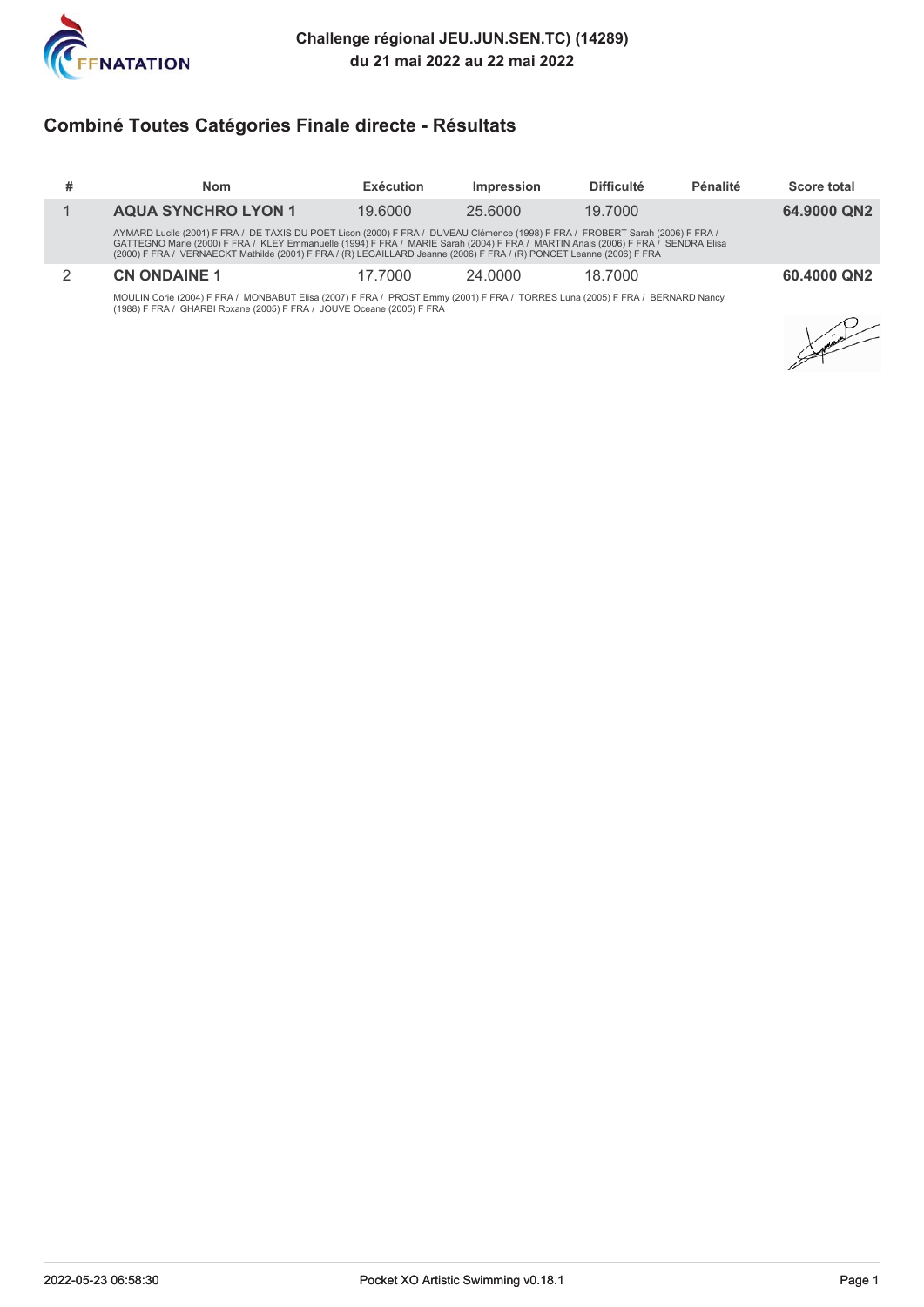SYNCHRONISED SWIMMING BOURG EN BRESSE / 2022 MAI 21-22



#### **RESULTS SOLO - MASTERS**



Referee: DENECHERE Emilie (1984)---Officiel A

| <b>\ssistant</b> referee: |  |
|---------------------------|--|
|                           |  |

LAPOUMEROULIE Charlotte (1982)---Officiel A

| Rk | NOC                                    | Name | <b>Tecnical routine</b> | Free routine | Total    | Per<br>(incl) | Points<br>Behind |
|----|----------------------------------------|------|-------------------------|--------------|----------|---------------|------------------|
|    | <b>ASSPTT MONTLUC(LAFARGE Charline</b> |      | 61,6867                 | 61,6667      | 123,3534 |               |                  |

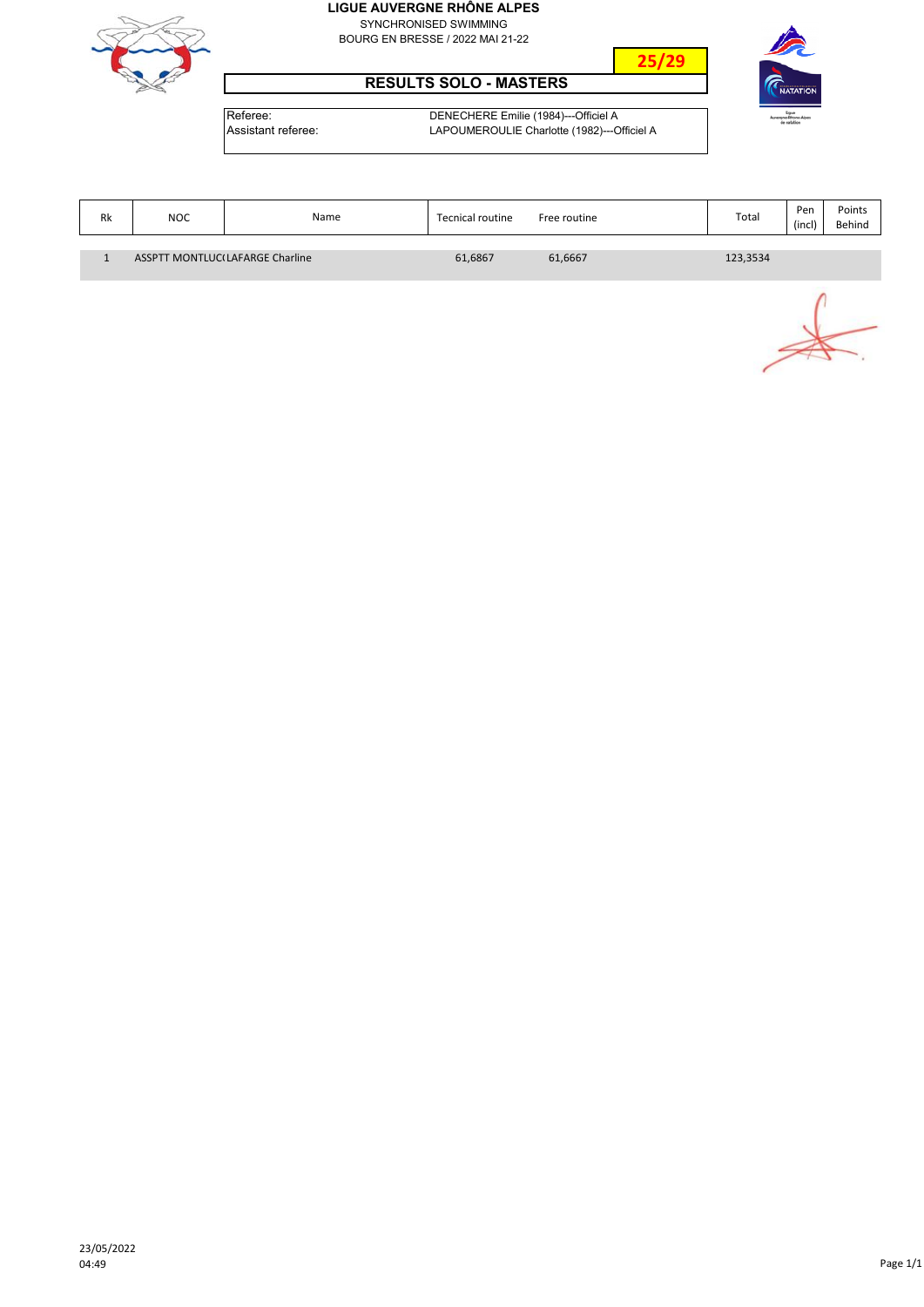SYNCHRONISED SWIMMING BOURG EN BRESSE / 2022 MAI 21-22



#### **RESULTS SOLO - MASTERS**

NATATION

**30/39**

Referee: DENECHERE Emilie (1984)---Officiel A<br>Assistant referee: LAPOUMEROULIE Charlotte (1982)---C LAPOUMEROULIE Charlotte (1982)---Officiel A

| Rk | <b>NOC</b>                         | Name | <b>Tecnical routine</b> | Free routine | Total    | Pen<br>(incl | Points<br>Behind |
|----|------------------------------------|------|-------------------------|--------------|----------|--------------|------------------|
|    | <b>ANNEMASSE NATA PONS Auriane</b> |      | 63,7400                 | 63,1333      | 126,8733 |              |                  |
|    | AS ROANNE NATATREMY Vanessa        |      | 63,3933                 | 61,6000      | 124,9933 |              | 1,8800           |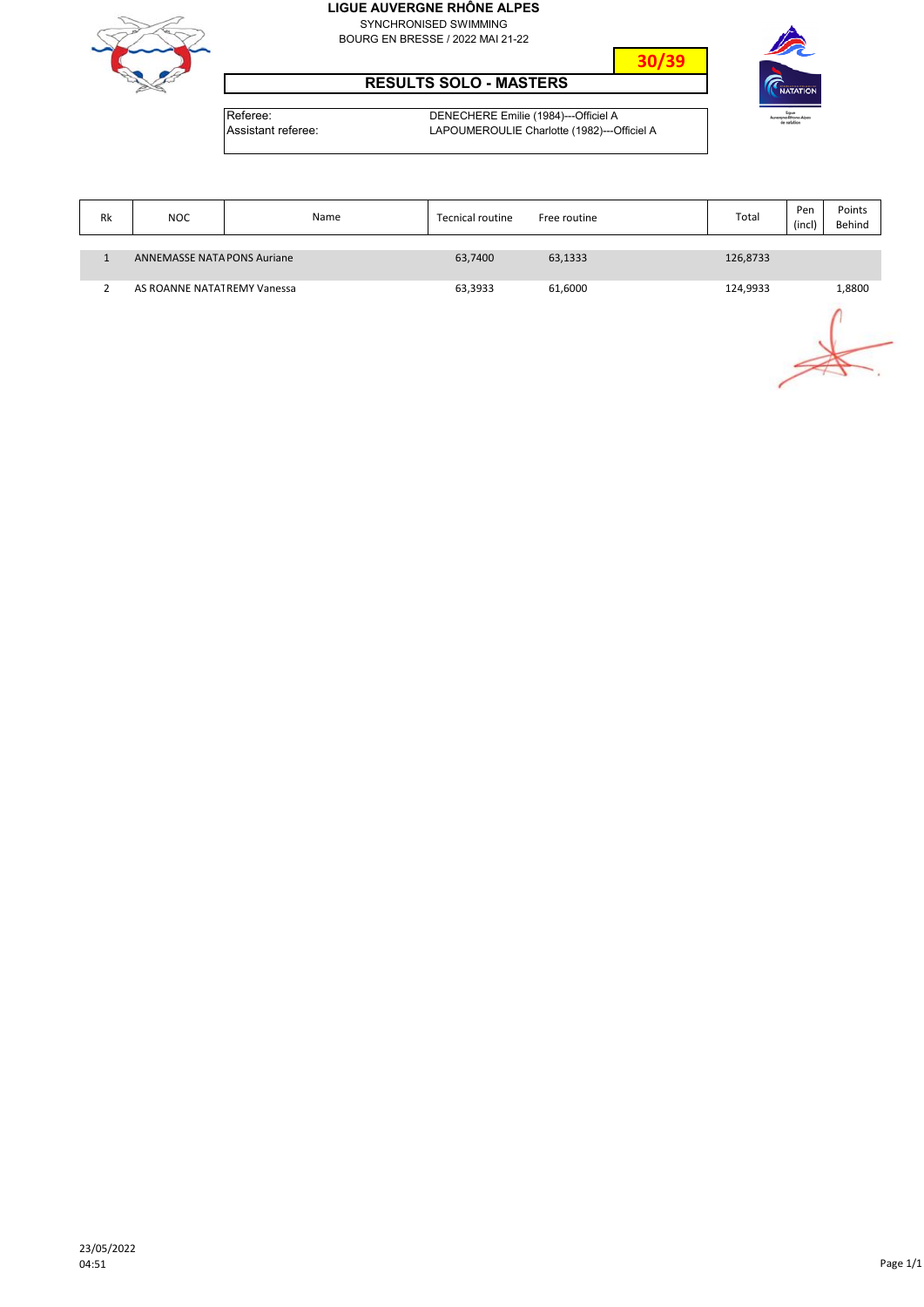SYNCHRONISED SWIMMING BOURG EN BRESSE / 2022 MAI 21-22



#### **RESULTS SOLO - MASTERS**



**40/49**

Referee: DENECHERE Emilie (1984)---Officiel A<br>Assistant referee: LAPOUMEROULIE Charlotte (1982)---C LAPOUMEROULIE Charlotte (1982)---Officiel A

| Rk | <b>NOC</b>                   | Name | Tecnical routine | Free routine | Total    | Pen<br>(incl) | Points<br>Behind |
|----|------------------------------|------|------------------|--------------|----------|---------------|------------------|
|    |                              |      |                  |              |          |               |                  |
|    | CN AIX EN SAVOIE BAYET Laure |      | 70,4600          | 69,9667      | 140,4267 |               |                  |
|    | ANNEMASSE NATA BONZI Jessyca |      | 62,0933          | 62,9000      | 124,9933 |               | 15,4334          |

 $\overrightarrow{a}$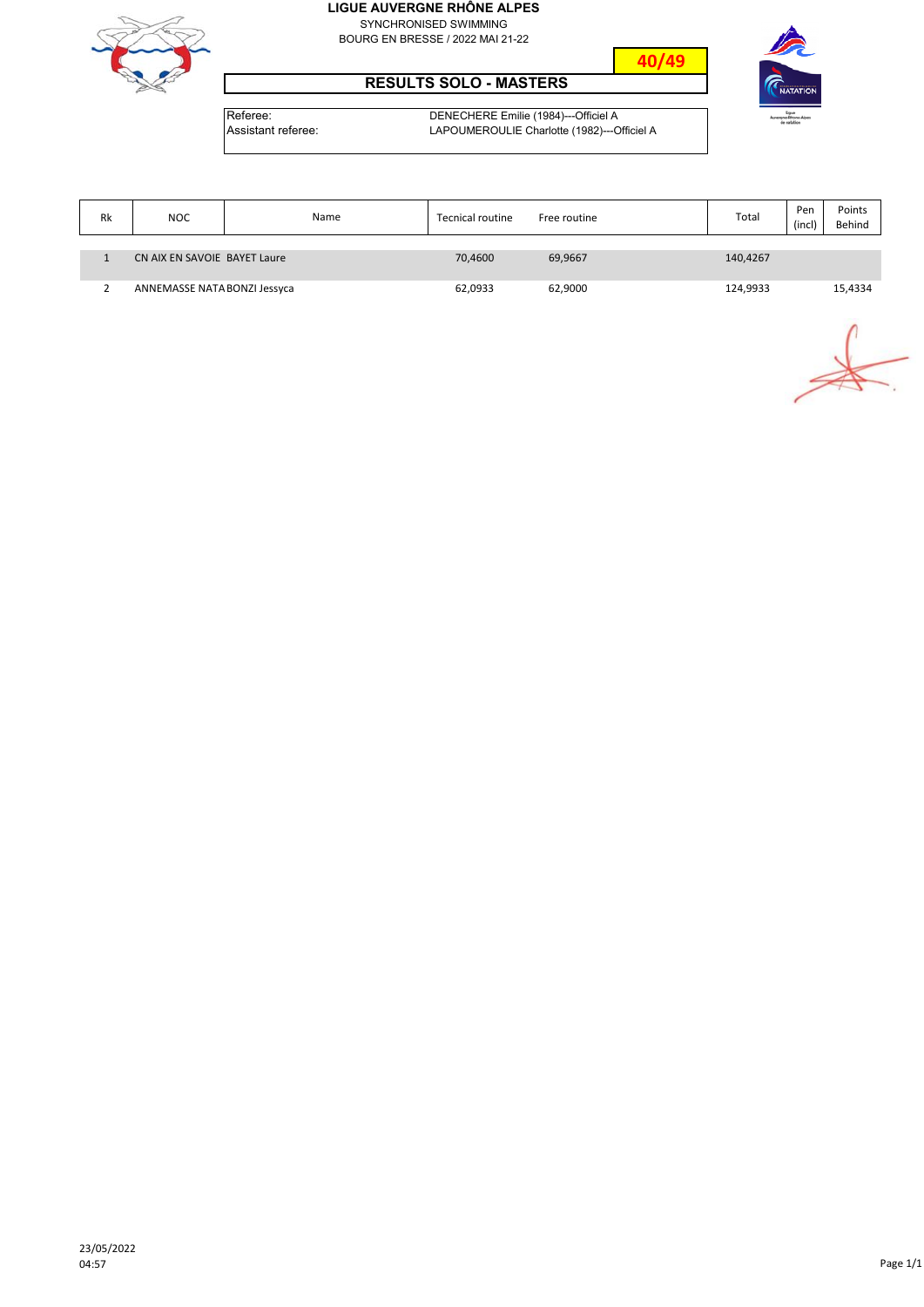SYNCHRONISED SWIMMING BOURG EN BRESSE / 2022 MAI 21-22



#### **RESULTS SOLO - MASTERS**



Referee: DENECHERE Emilie (1984)---Officiel A<br>Assistant referee: LAPOUMEROULIE Charlotte (1982)---C

LAPOUMEROULIE Charlotte (1982)---Officiel A

| Rk | <b>NOC</b>                          | Name | Tecnical routine | Free routine | Total    | Pen<br>(incl) | Points<br>Behind |
|----|-------------------------------------|------|------------------|--------------|----------|---------------|------------------|
|    |                                     |      |                  |              |          |               |                  |
|    | UJSM SWIMMING BLANC LAINE Dominique |      | 65,0800          | 65,4000      | 130,4800 |               |                  |

 $\frac{1}{2}$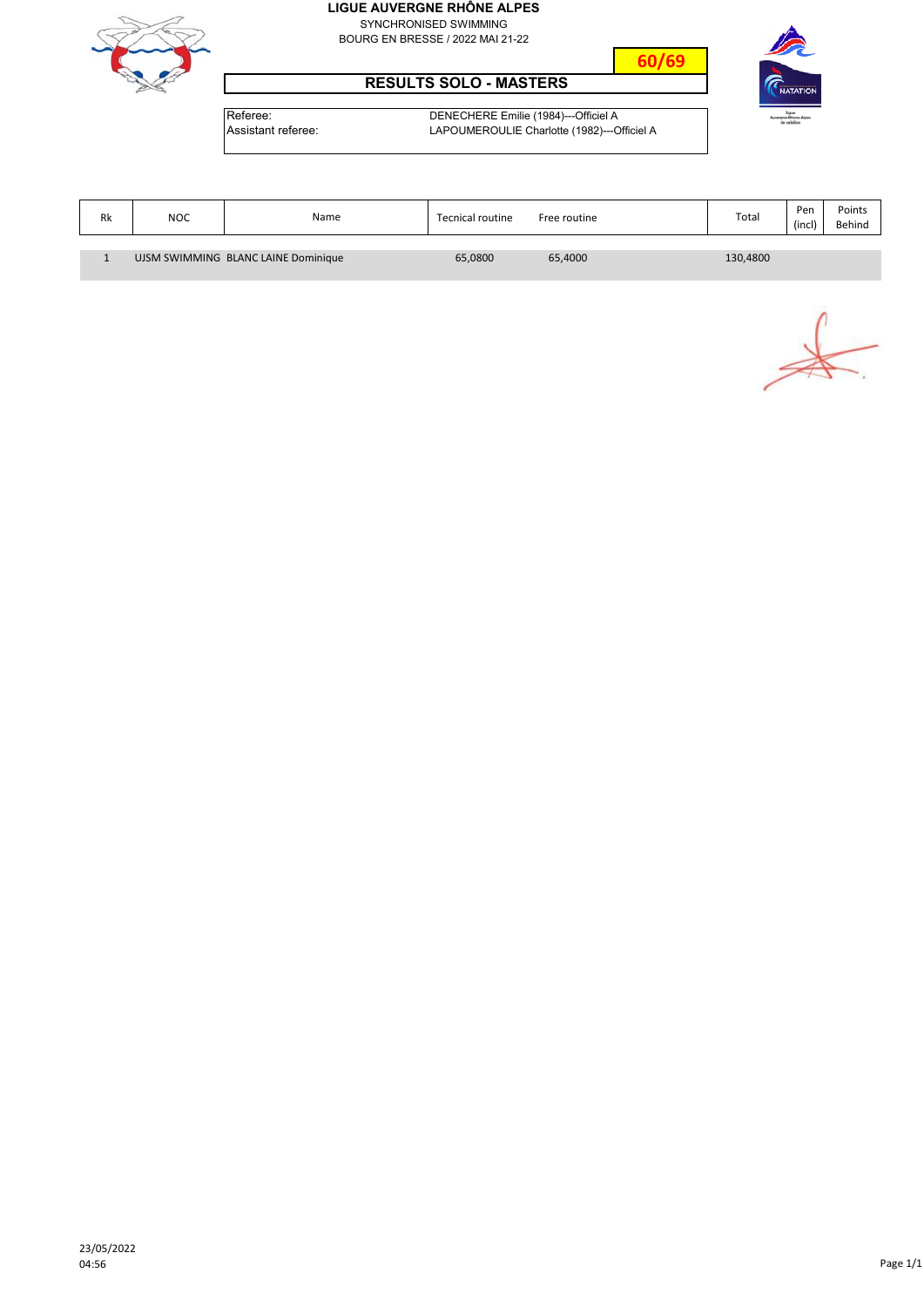

SYNCHRONISED SWIMMING BOURG EN BRESSE / 2022 MAI 21-22

**RESULTS DUET ‐ MASTERS**



**25/29** Referee: DENECHERE Emilie (1984)---Officiel A

Assistant referee: LAPOUMEROULIE Charlotte (1982)---Officiel A

| Rank | NOC.                   | Name                                          | <b>Tecnical routine</b> | Free routine | Total    | Pen<br>(incl) | Points<br>Behind |
|------|------------------------|-----------------------------------------------|-------------------------|--------------|----------|---------------|------------------|
|      | <b>GRENOBLE ALP'38</b> | <b>CORBET Emma</b><br><b>LESCUREUX Orlane</b> | 68,3533                 | 69,4667      | 137,8200 |               |                  |

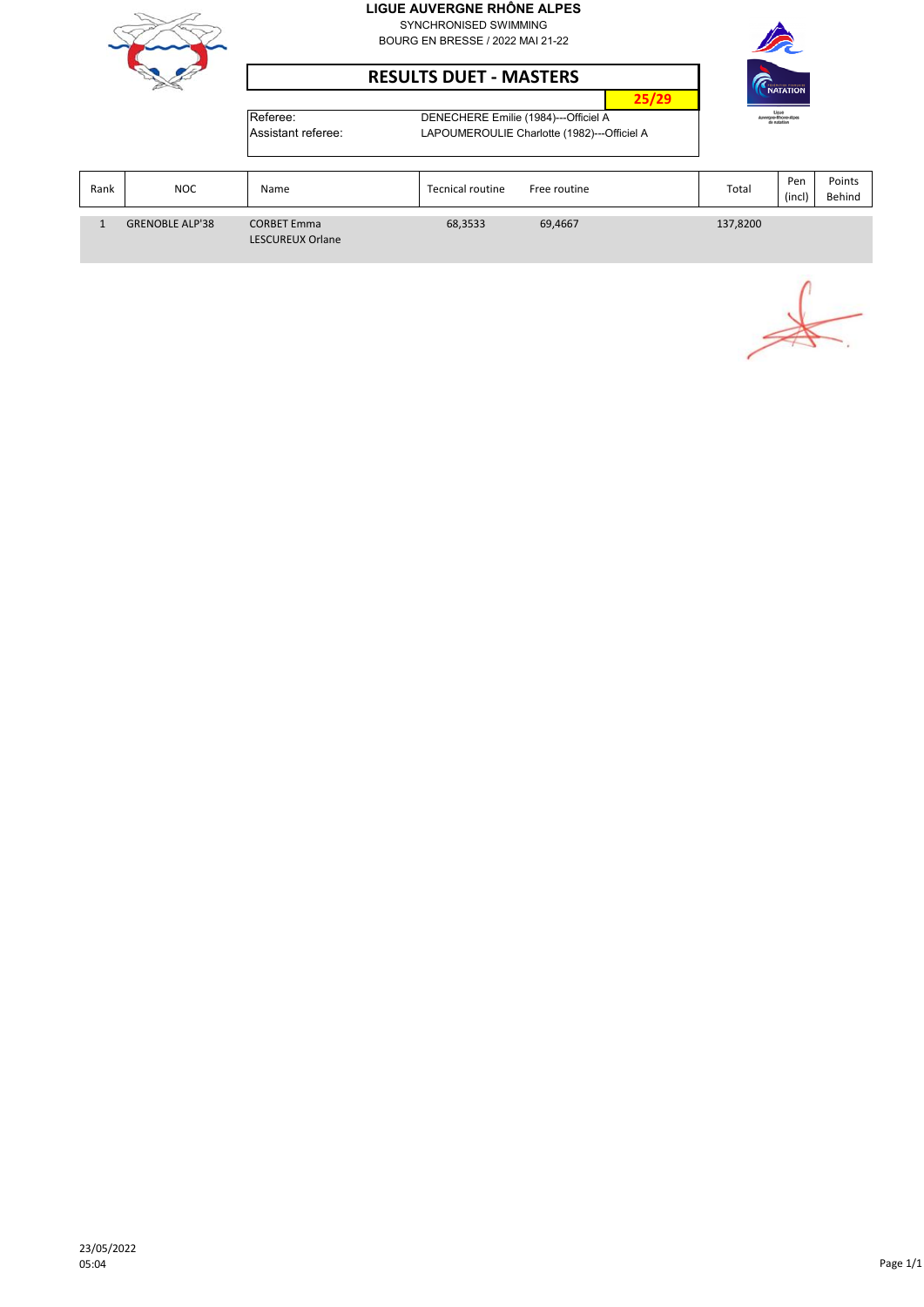

SYNCHRONISED SWIMMING BOURG EN BRESSE / 2022 MAI 21-22

#### **RESULTS DUET ‐ MASTERS**



**30/39**

Referee: DENECHERE Emilie (1984)---Officiel A<br>Assistant referee: LAPOUMEROULIE Charlotte (1982)---C LAPOUMEROULIE Charlotte (1982)---Officiel A

| Rank           | <b>NOC</b>         | Name                                          | <b>Tecnical routine</b> | Free routine | Total    | Pen<br>(incl) | Points<br>Behind |
|----------------|--------------------|-----------------------------------------------|-------------------------|--------------|----------|---------------|------------------|
|                | CN AIX EN SAVOIE   | <b>BAYET Laure</b><br><b>GREYNAT Céline</b>   | 63,9400                 | 66,5667      | 130,5067 |               |                  |
| $\overline{2}$ | CN ONDAINE         | <b>BERNARD Nancy</b><br><b>PAUZE Marina</b>   | 64,4733                 | 64,8667      | 129,3400 |               | 1,1667           |
| 3              | AS ROANNE NATATION | <b>CHRISTMANN Maud</b><br><b>REMY Vanessa</b> | 61,0533                 | 61,3000      | 122,3533 |               | 8,1534           |

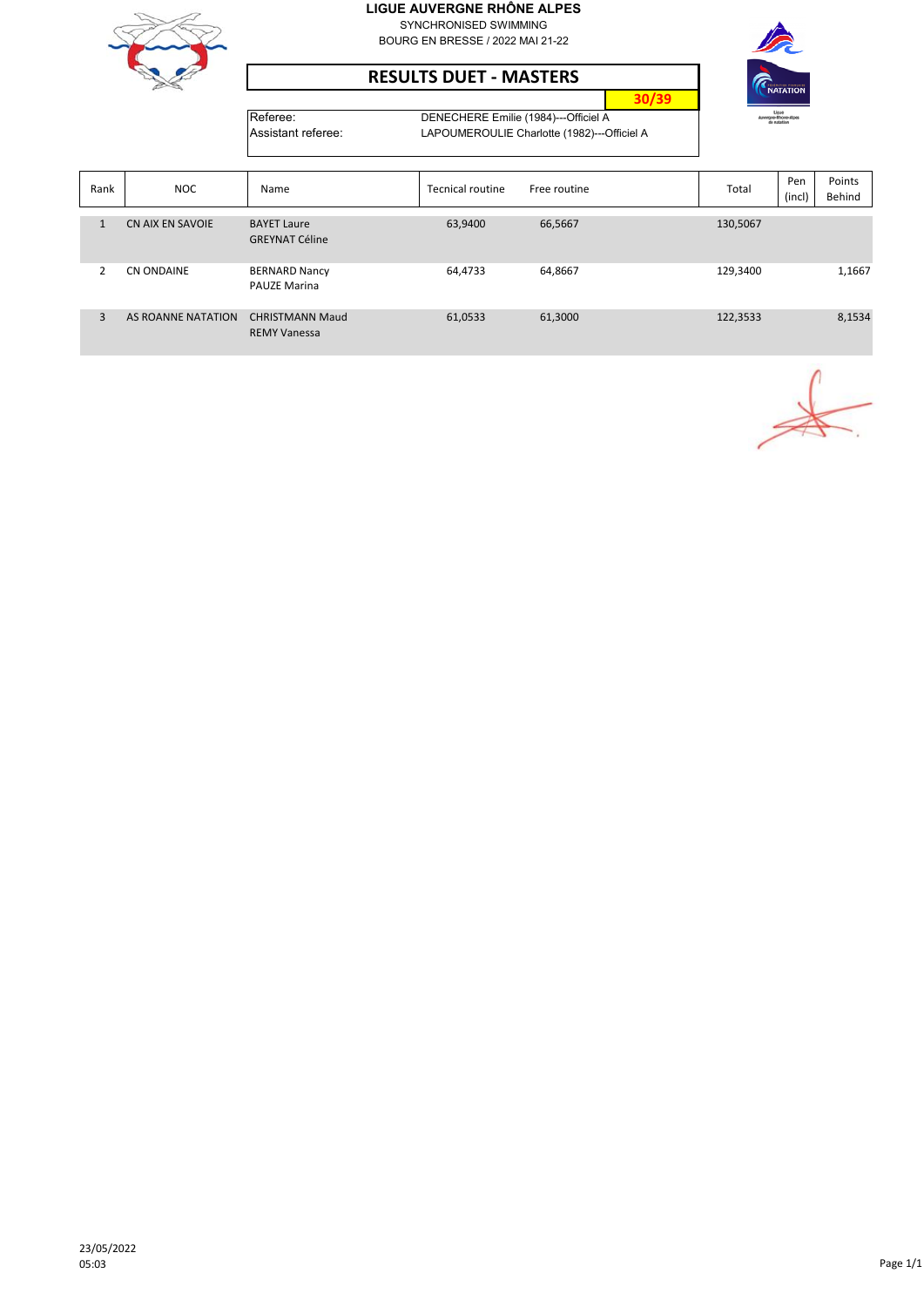

SYNCHRONISED SWIMMING BOURG EN BRESSE / 2022 MAI 21-22





Referee: DENECHERE Emilie (1984)---Officiel A



| stant referee: |  |
|----------------|--|
|                |  |

| Assistant referee: | LAPOUMEROULIE Charlotte (1982)---Officiel A |
|--------------------|---------------------------------------------|
|                    |                                             |

| Rank | NOC.                                                                                                  | Name | <b>Tecnical routine</b> | Free routine | Total    | Pen<br>(incl | Points<br>Behind |
|------|-------------------------------------------------------------------------------------------------------|------|-------------------------|--------------|----------|--------------|------------------|
|      | UJSM SWIMMING POULE PELLEGRAIN Armelle<br><b>SPANELIS Coralie</b><br>(Reserve: BLANC LAINE Dominique) |      | 64,5267                 | 67,4000      | 131,9267 |              |                  |

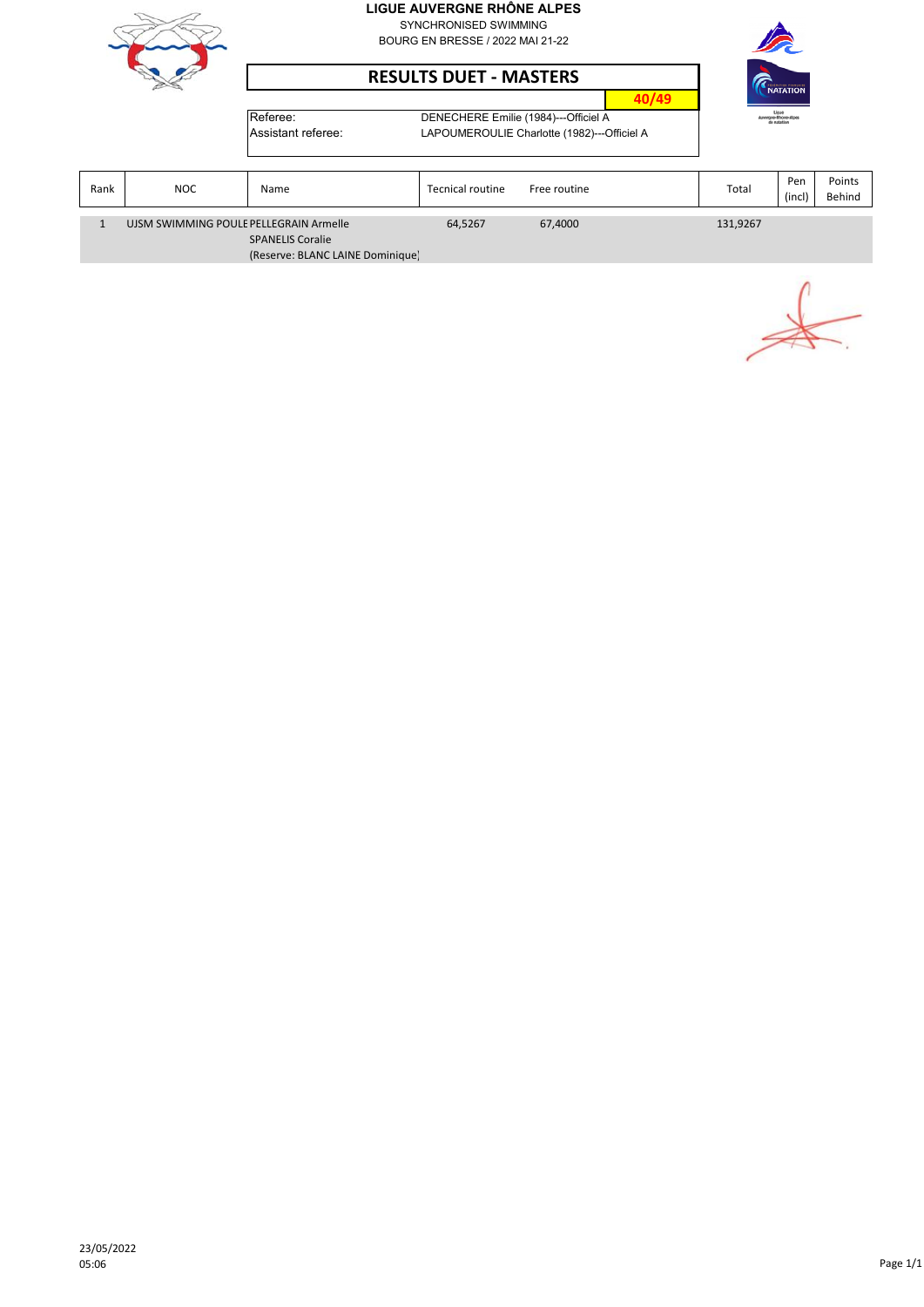SYNCHRONISED SWIMMING BOURG EN BRESSE / 2022 MAI 21-22



#### **RESULTS TEAM - MASTERS**

Referee: DENECHERE Emilie (1984)---Officiel A Assistant referee: LAPOUMEROULIE Charlotte (1982)---Officiel A



| Rank | <b>NOC</b>             | Name                                                                                                                                                                       | <b>Tecnical routine</b> | Free routine | Total    | Pen<br>(incl) | Points<br>Behind |
|------|------------------------|----------------------------------------------------------------------------------------------------------------------------------------------------------------------------|-------------------------|--------------|----------|---------------|------------------|
| 1    | <b>GRENOBLE ALP'38</b> | <b>AUBERGE Flore</b><br><b>BELLE Laétitia</b><br><b>DUPONT Capucine</b><br><b>GRASSET-GOTHON Anna</b><br><b>HENARES Océane</b><br>PRUDDA Margaux<br><b>ROSSARD Margaux</b> | 62,0933                 | 63,9000      | 125,9933 | 1,0           |                  |